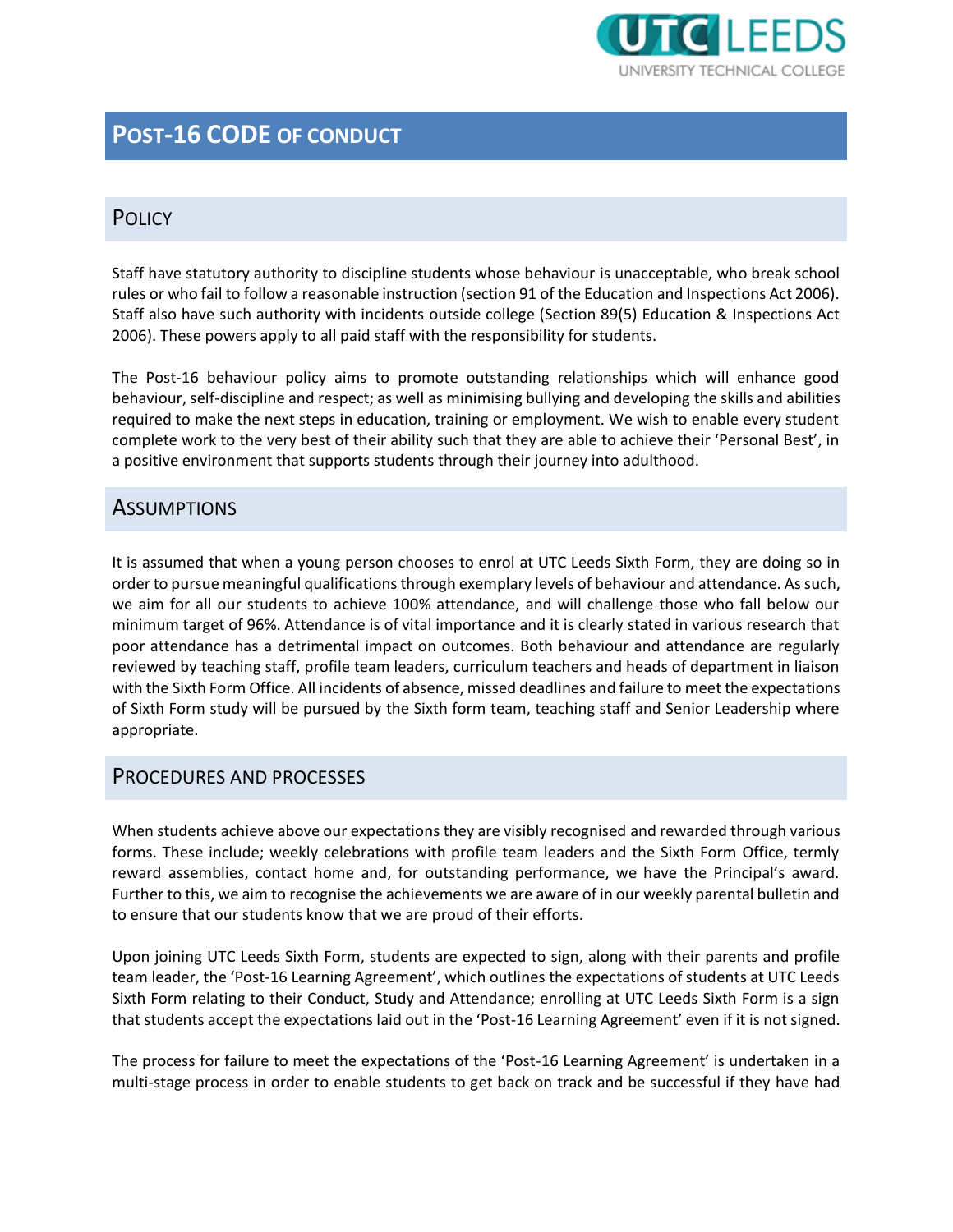

minor issues, but also to ensure that for those who exhibit prolonged or repeated disregard to these expectations, that there is a clear process of sanctions.

#### **Stage 1**

Where concerns are raised by any staff member, initial discussions will be held with the student by any of the following staff;

Behaviour/work related issues – subject teacher, profile team leader or Sixth Form Office

Attendance and punctuality issues - subject teacher, profile team leader or Sixth Form Office

It will be made clear to students that the expectations of Sixth Form study are not being met. These interactions will be recorded on SIMS and/or the student's paper file, or by email correspondence. If from this point there are no continued concerns for the following two academic weeks, this scrutiny will end. If this is not the case, students will move on to Stage 2 scrutiny.

#### **Stage 2**

Where a student has continually exhibited poor attendance, failure to complete work and a poor approach to Sixth Form study having been under Stage 1 scrutiny, the following process will take place.

Behaviour/work related issues – a one to one meeting with the subject teacher, contact made home by the department where issues have continued (or by the Sixth Form Office if concerns are from multiple subjects)

Attendance issues – conversation with the profile team leader and a meeting with a member of the Sixth Form Office team. Contact will be made with parents/carers by either the profile team leader or Sixth Form Office

It will be made clear to students that the expectations of Sixth Form study are not being met. These interactions will be recorded on SIMS and/or the student's paper file, or by email correspondence. If from this point there are no continued concerns for the following two academic weeks, this scrutiny will return to Stage 1 scrutiny. If this is not the case, students will move on to Stage 3 scrutiny.

#### **Stage 3**

Where a student has continually exhibited poor attendance, failure to complete work and a poor approach to Sixth Form study having been under Stage 2 scrutiny, the following process will take place.

- Parents will be invited in to meet with either a member of a specific subject department, subject leader, or the Sixth Form Office team.
- The student in question will be placed on report to a member of the Sixth Form Office team or subject specific department and will have to report to that person at least twice per week to monitor progress – these dates will be agreed by both parties.

It will be made clear to students that the expectations of Sixth Form study are not being met. These interactions will be recorded on SIMS and/or the students paper file, or by email correspondence. If from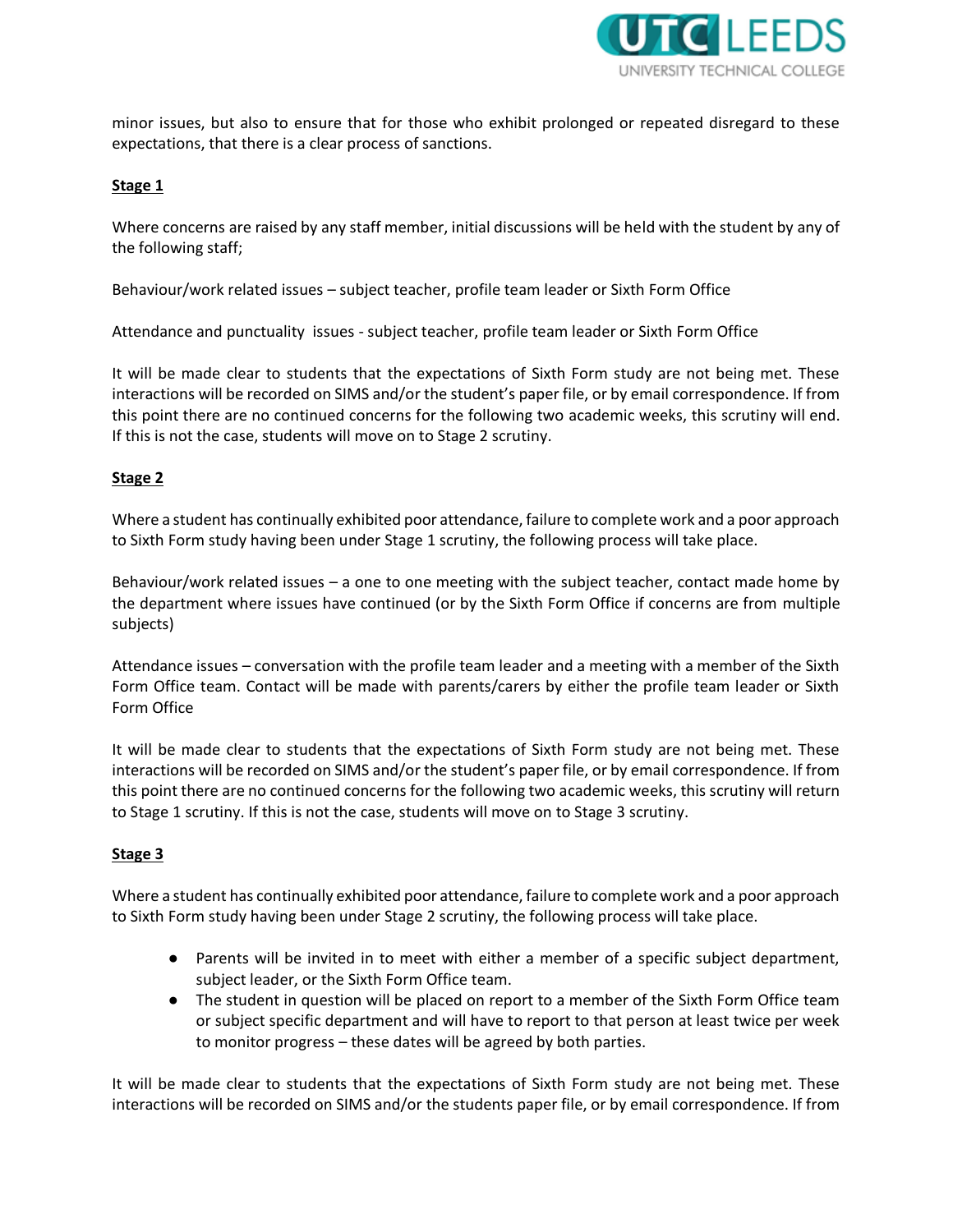

this point there are no continued concerns for the following four academic weeks, this scrutiny will return to Stage 2 scrutiny. If this is not the case, students will move on to Stage 4 scrutiny.

#### **Stage 4**

Where a student has missed a key coursework deadline relating to completion of a course, engaged in any activity deemed as serious misconduct, or not engaged with Stage 3 scrutiny and made the expected progress toward adhering to the expectations of Sixth Form study in line with the 'Post-16 Learning Agreement', the following process will take place;

- Parents/carers will be invited to attend a meeting with the Head of Sixth Form
- The student will be placed on a contract with the Head of Sixth Form
- Clear expectations will be put in place with clear sanctions for failing to meet these
- The student will be expected to sign in with the Head of Sixth Form at AM registration and at lunchtime every day

It will be made clear to students that the expectations of Sixth Form study are not being met. These interactions will be recorded on SIMS and/or the students paper file. If from this point there are no continued concerns for the following four academic weeks, this scrutiny will return to Stage 3 scrutiny. If this is not the case, students will move on to Stage 5 scrutiny.

#### **Stage 5**

Where a student is involved in any activity deemed as serious misconduct, or has not engaged with Stage 4 scrutiny and made the expected progress toward adhering to the expectations of Sixth Form study in line with the 'Post-16 Learning Agreement', the following process will take place;

- Parents/carers will be invited to a meeting with the student and a member of the Senior Leadership Team
- The student will be placed on a contract with either the Principal or Vice Principal
- Clear expectations will be put in place with clear sanctions for failing to meet these
- The student will be expected to sign in with the Principal or Vice Principal at AM registration and at lunchtime every day

It will be made clear to students that the expectations of Sixth Form study are not being met. These interactions will be recorded on SIMS and/or the students paper file. If from this point there are no continued concerns for the following four academic weeks, this scrutiny will return to Stage 4 scrutiny. If this is not the case, the student's continued place at UTC Leeds Sixth Form will be reviewed; at this stage, the student may be excluded from the College.

#### **Issues of serious breaches of College expectations and misconduct**

If deemed a serious incident of misconduct or continuous breaches of College expectations, students may be moved directly to Stage 4 or Stage 5 scrutiny. In such circumstances students may be given a fixedterm exclusion in the first instance. Where this is the case, parents/carers will be contacted by the Sixth Form Office team the same day. If parents/carers do not answer calls, an email or voicemail will be left instead. A letter will also be sent in addition to the above contact, outlining the reasons for these steps being taken and next steps in the process. The College will do all it can to ensure fixed term exclusions are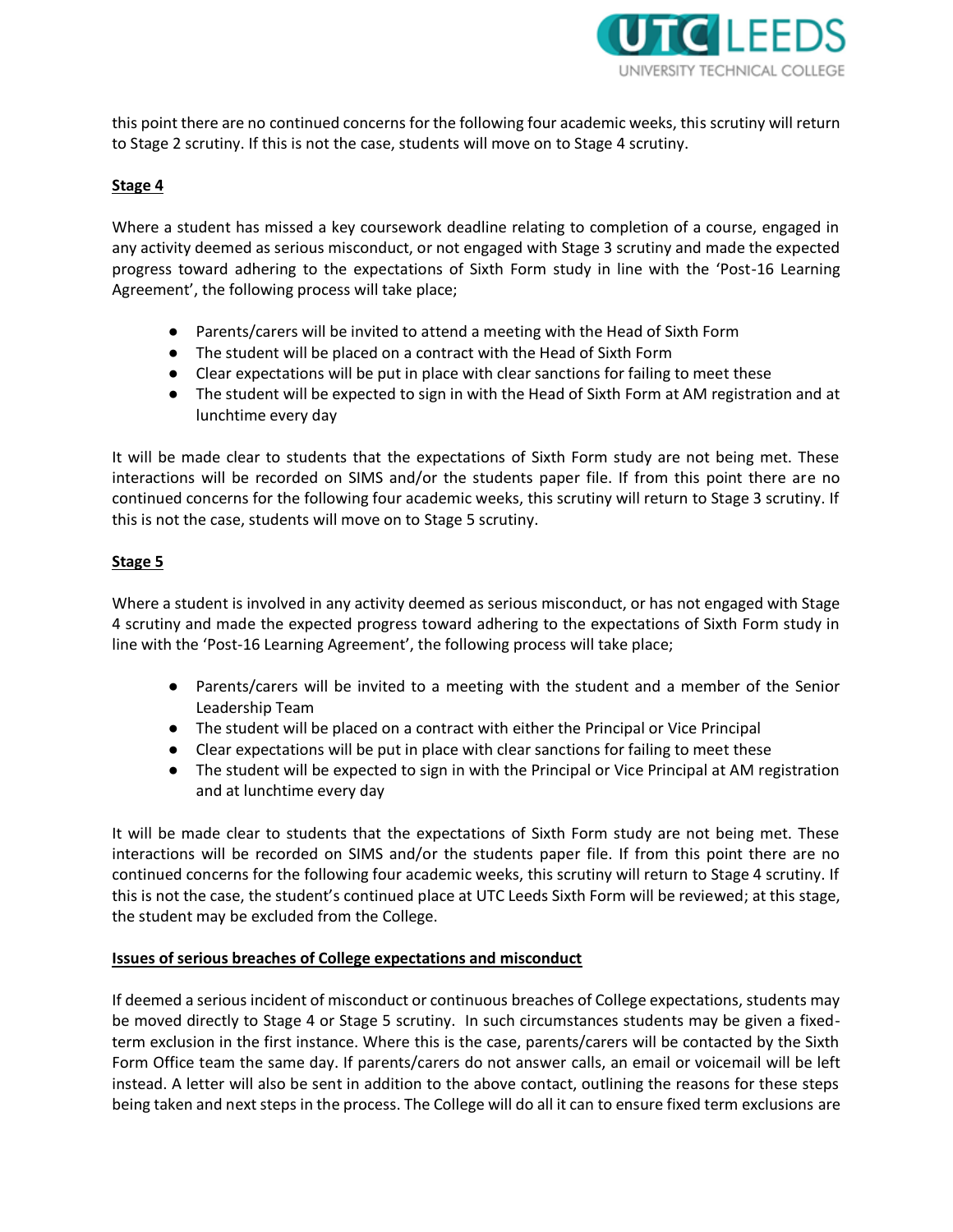

as short as possible, and work will be sent for students to continue with in their absence; in the majority of circumstances fixed term exclusions will not exceed five college days. When the fixed term exclusion ends, the student and a parent/carer will be expected to attend a reintegration meeting and will be placed on Stage 5 scrutiny.

If the incident of serious misconduct, or if further investigation into the misconduct results in findings that the incident is serious enough, the Principal may take the decision to permanently exclude the student at any point. Where this action is taken, a letter outlining the reasons for this decision will be sent, as well as a phone call to parents being made to confirm the exclusion. Instances of serious misconduct that may result in permanent exclusion include;

- In response to a serious breach or persistent breaches of the school's behaviour policy: e.g. carrying illegal weapons on site; possession and/or distribution of illegal substances; physical violence towards a student, staff member or visitor to the College; an incident deemed a safeguarding risk to other students or staff
- where allowing the pupil to remain in school would seriously harm the education or welfare of the pupil or others in the school.

In instances of permanent exclusion, the student in question has a right to appeal. This right to appeal will be outlined in the exclusion letter sent by the Principal; appeals are usually expected to be returned within 10 days of the date of the exclusion letter. The appeal will be heard by a panel of governors along with representations by the Head of Sixth Form and/or the Vice Principal or Principal. Once the panel has heard the representation of both parties, they will decide whether to uphold or overturn the Principal's decision, or advise the Principal toward a different course of action.

# **ATTENDANCE**

Strong attendance has direct correlation with students making expected levels of progress in their academic studies. As such, UTC Leeds has high expectations regarding student attendance and punctuality.

Attendance and punctuality are monitored on a daily basis. The college expects all students to aim for 100% attendance and punctuality, and has a benchmark of 96%. Where a student is absent due to illness or short-notice exceptional circumstances, they are expected to inform the Sixth Form Office by 8.30am that day (if the absence extends to more than one day, students should inform the Sixth Form Office each morning); if a student knows of a future need for authorised absence, such as a medical appointment, they are expected to complete a blue 'Absence Request' form, available from either the Sixth Form Office or reception. If a blue form is not completed ahead of an absence, upon returning to College, students are expected to complete a pink 'Return to College' form. We would request that wherever possible, doctor's notes or medical appointment cards are brought in as proof of absence.

If a student is late 3 times or more each then their ID pass will be revoked and they will not be able to leave the building throughout the day.

Attendance letters are sent to all parents/carers of students not achieving the 96% benchmark on a halftermly basis. If attendance drops further following receipt of a letter the previous half-term, students will be placed directly onto Stage 4 scrutiny, outlined in the Process section above. If students have persistent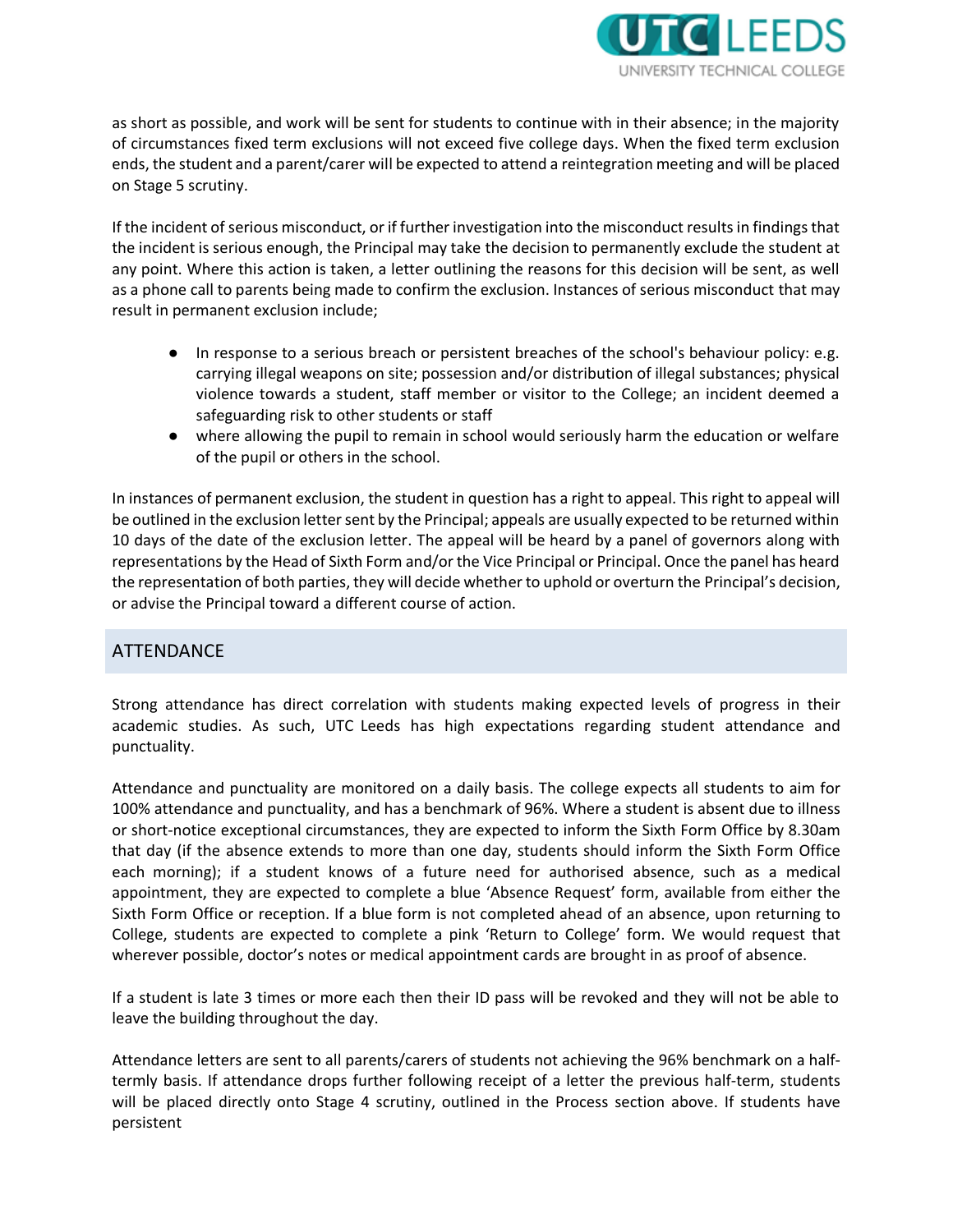

instances of short-term absence due to illness, the Sixth Form Office may request medical notes in order to authorise absence.

Where continued issues with punctuality and/or attendance arise and there is no clear medical or other extenuating reason for this, students may be placed on Stage 5 scrutiny or permanently excluded from the College due to persistent breaches of the 'Post-16 Learning Agreement'. In such instances, the Process described above in 'Issues of serious breaches of College expectations and misconduct' would be followed.

# UNIFORM

We are continuing to develop our uniform policy to reflect the aspirations that we have for the college as we move forward. We believe that students in years 12 and 13 should be dressed in business attire to promote a professional environment. We have consulted with some current Year 12 students who are in favour of these changes to the uniform policy for post 16.

The uniform for Y12 and Y13 students will be as detailed below from the 4th September 2018.

#### Business dress code:

• Students must wear trousers, skirts or formal dresses. Skirts must be knee length and tailored, no stretch material is permitted. Jeans are not permitted.

- Students must wear formal shirts/blouses (compulsory) and a formal blazer (optional)
- Jumpers are not permitted
- Students must wear formal, sensible shoes (not trainers)
- Ties (optional)

Hair:

Hair must be a natural colour. Therefore coloured hair e.g. red, purple, blue etc is not allowed. No extremes of style are permitted. Long hair must be worn off the face and tied back in practical lessons for health and safety reasons.

# MOBILE PHONE POLICY

During the school day we ask that Year 12 and 13 students only use their mobile phones in the following areas: sixth form area, study area (if they are using their mobile phone for research) the cafeteria and outside. Students should not walk around the school using their mobile phone or wearing earphones as we promote a working environment.

If students are seen using their phone in areas other than the areas listed above then they will be asked to put it away. If their phone is seen again then it will be confiscated for the remainder of the day.

### POWER TO SEARCH AND CONFISCATION

#### **Schools' obligations under the European Convention on Human Rights (ECHR)**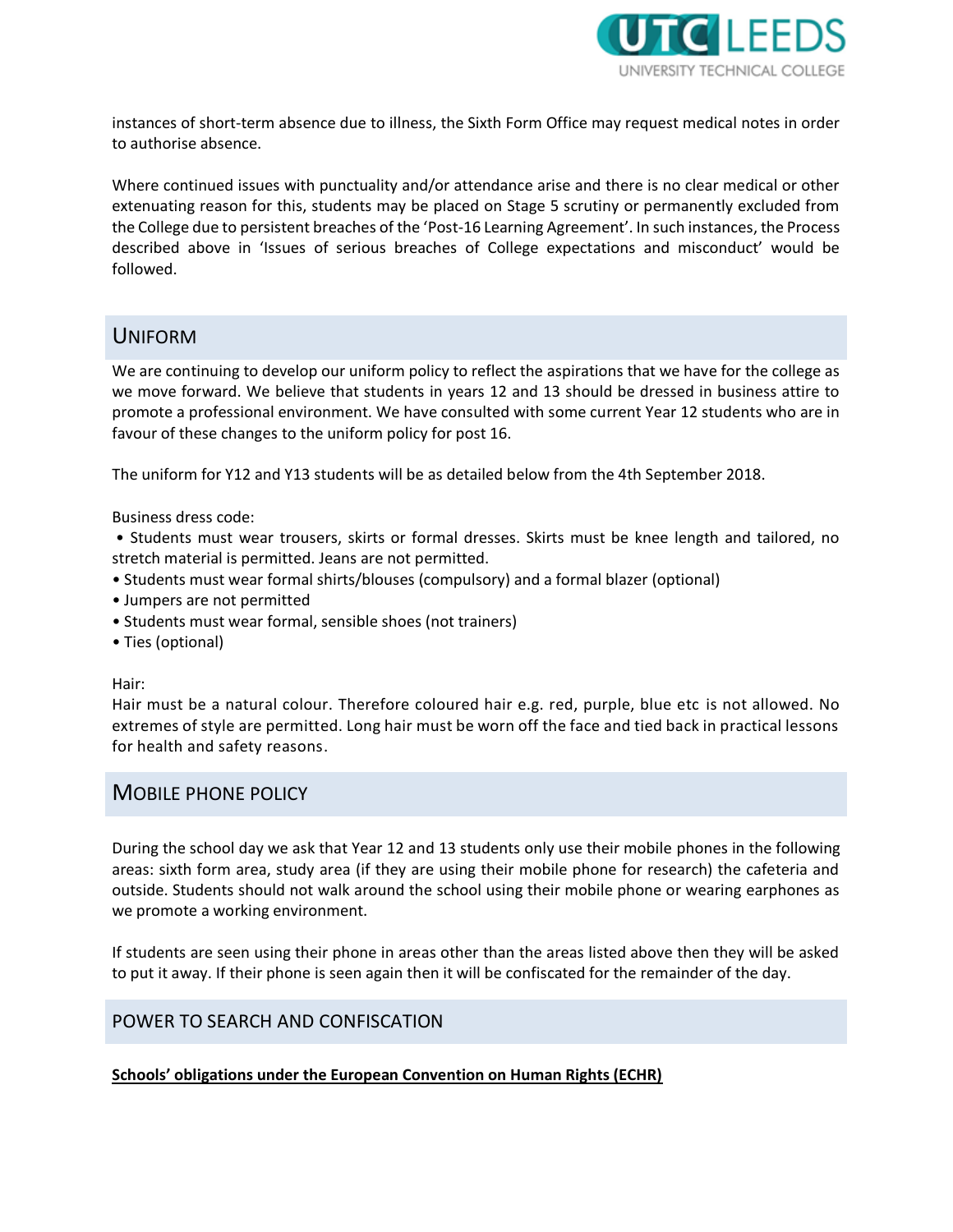

• Under article 8 of the European Convention on Human Rights students have a right to respect for their private life. In the context of these particular powers, this means that students have the right to expect a reasonable level of personal privacy.

- The right under Article 8 is not absolute, it can be interfered with but any interference with this right by a school (or any public body) must be justified and proportionate.
- The powers to search in the Education Act 1996 are compatible with Article 8.

A school exercising those powers lawfully should have no difficulty in demonstrating that it has also acted in accordance with Article 8. This advice will assist schools in deciding how to exercise the searching powers in a lawful way. The Department for Education searching, screening and confiscation advice (February 2014) makes it clear that the Principal and staff authorised by them have a statutory power to search students or their possessions, without consent, where they have reasonable grounds for suspecting that the student may have a prohibited item or an item that has been banned from school. Prohibited items are; knives or weapons, alcohol, illegal drugs, stolen items, tobacco and cigarette papers, smoking paraphernalia, fireworks, pornographic images, any article that the member of staff reasonably suspects has been, or is likely to be, used to commit an offence, or to cause personal injury to, or damage to the property of, any person (including the student, other students, a staff member or visitor to the College).

#### **Searching with consent**

Schools have common law powers to search, so UTC Leeds staff can search students with their consent for any item. If a member of staff suspects a student has a banned item in his/her possession, they can ask the student to turn out his or her pockets or bag. If the student refuses, the teacher will contact the Head of Sixth Form or Pastoral manager, who will then contact parents and any other necessary agency based on the severity of item which is believed to be in the student's possession.

#### **Procedure for conducting a search with or without consent**

- 1. You must have reasonable grounds for suspecting that a student is in possession of an item that may affect the learning or safety of the student or others for a search with consent, or a prohibited or school banned item for a search without consent.
- 2. You must be an authorised member of staff (this is all members of staff, however SLT and the Pastoral team would typically deal with the banned items).
- 3. You must have a witness (also a member of staff) and, if at all possible, they should be the same gender as the student.
- 4. Searches without consent can only be carried out on the school premises or, if elsewhere, where the member of staff has lawful control or charge of the student, for example on school trips.
- 5. A member of staff can search; clothes, possessions, desks and lockers. The person conducting the search may not request the student to remove any clothing other than outer clothing.

'Outer clothing' means clothing that is not worn next to the skin or immediately over a garment that is being worn as underwear. 'Outer clothing' includes hats; shoes; boots; gloves, coats, items worn over another layer of clothing which is not underwear, and scarves.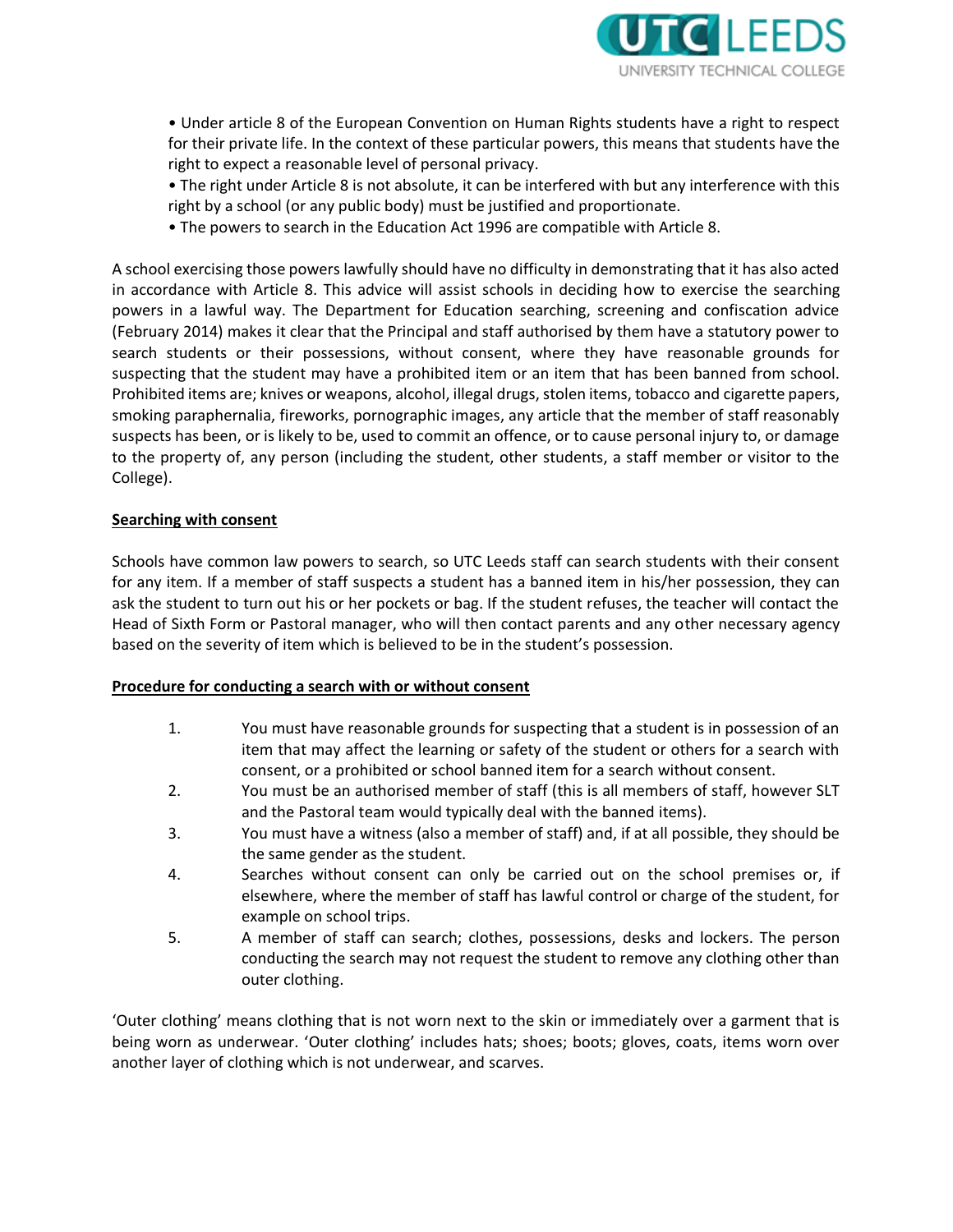

'Possessions' means any goods over which the student has or appears to have control – this includes desks, lockers and bags. A student's possessions can only be searched in the presence of the student and another member of staff, except where there is a risk that serious harm will be caused to a person if the search is not conducted immediately and where it is not reasonably practicable to summon another member of staff.

#### **Also note**

The power to search without consent enables a personal search, involving removal of outer clothing and searching of pockets; but not an intimate search going further than that, which only a person with more extensive powers (e.g. a police officer) can do.

#### **Lockers**

UTC Leeds provides lockers for students and as a condition of having a locker students are made aware that they have provided consent to have their locker searched for any item whether or not they are present.

6. If a student does not consent to a search (or withdraws consent having signed a consent form) then it is possible to conduct a search without consent but only for "prohibited items" or school banned items

#### **Confiscation**

Schools' general power to discipline is set out in Section 91 of the Education and Inspections Act 2006. This enables a member of staff to confiscate, retain or dispose of a student's property as a negative consequence, where reasonable to do so. A person carrying out a search can seize anything they have reasonable grounds for suspecting is a prohibited item or is evidence in relation to an offence.

∙ Where a person conducting a search finds fireworks, alcohol, cigarettes, tobacco, cigarette papers/paraphernalia and other substances (e.g. legal highs) they should dispose of it in the presence of a witness (a member of staff)

∙ Where they find controlled drugs, stolen items or weapons these must be reported and guidance taken with regards to the next steps from the police. This will ensure stolen items can be returned to their owner.

∙ Where they find other substances which are not believed to be controlled drugs these can be confiscated where a member of staff believes them to be harmful or detrimental to good order and discipline. This would include, for example, so called 'legal highs'. Where staff suspect a substance may be controlled they should treat them as controlled drugs as outlined above.

∙ If a member of staff finds a pornographic image, they may dispose of the image unless its possession constitutes a specified offence (i.e. it is extreme or child pornography) in which case it must be reported to the police as soon as reasonably practicable. Images found on a mobile phone or other electronic device can be deleted unless it is necessary to pass them to the police.

∙ Where an article that has been (or could be) used to commit an offence or to cause personal injury or damage to property is found it may be delivered to the police or returned to the owner. It may also be retained or disposed of.

∙ Where a member of staff finds an item which is banned under the school rules they should contact the student's parent/ carer(s) to discuss the matter and / or arrange a further meeting.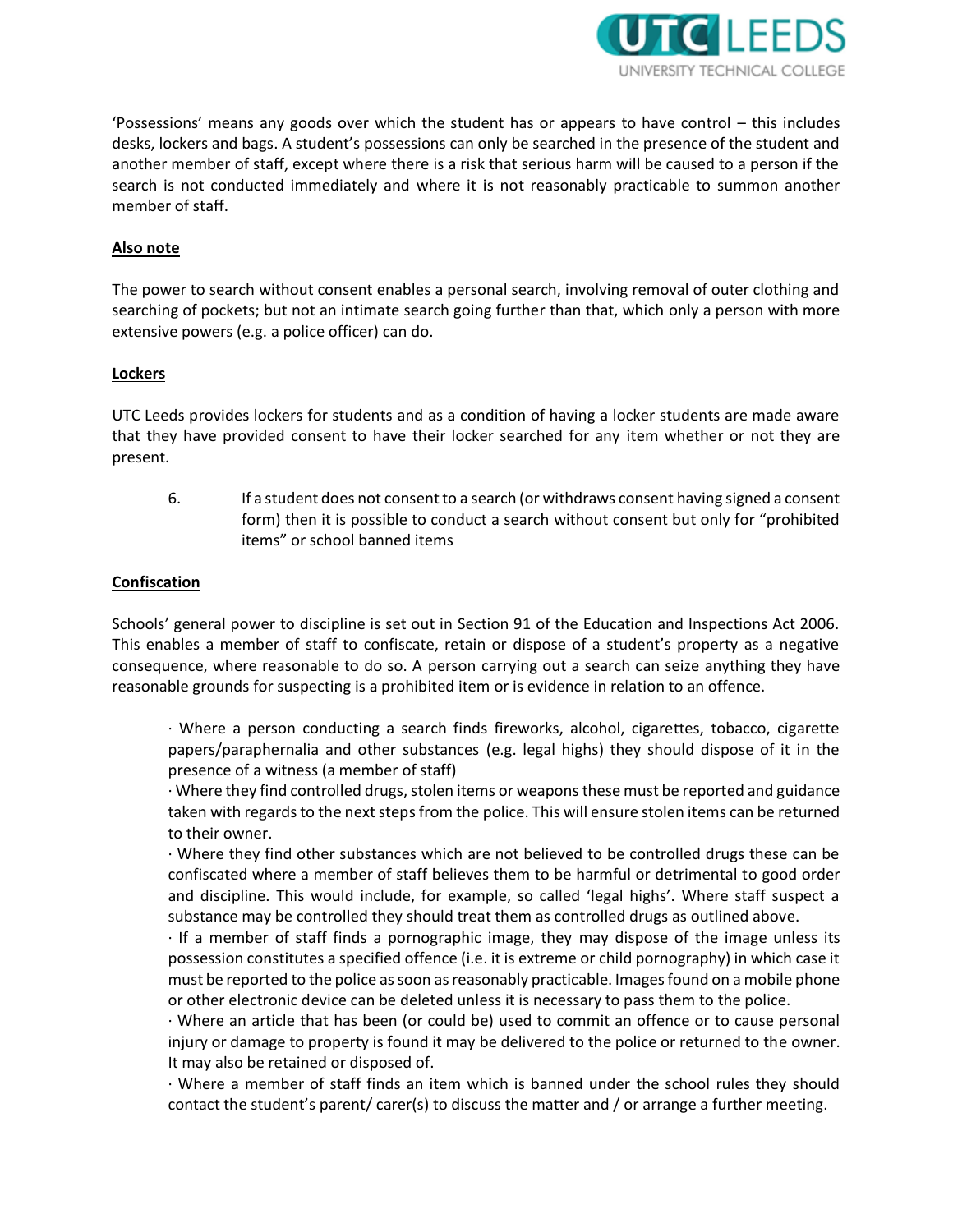

#### **Informing parents of searches and confiscations**

Schools are not required to inform parents before a search takes place or to seek their consent to search their child. There is also no legal requirement to make or keep a record of a search. The Department for Education advice suggests schools should inform the individual student's parents or guardians where alcohol, illegal drugs or potentially harmful substances are found, though there is no legal requirement to do so. At UTC Leeds we will try to ensure parent/carer(s) are kept fully informed of any confiscations as far as is reasonably practicable. When a search and or confiscation has taken place it is school policy to record this information either recording in the student file or by logging the information on SIMS (the school information management system).

#### **Use of reasonable force**

School staff have a power to use force and lawful use of the power will provide a defence to any related criminal prosecution or other legal action. What is reasonable force?

- 1. The term 'reasonable force' covers the broad range of actions used by most teachers at some point in their career that involve a degree of physical contact with students.
- 2. Force is usually used either to control or restrain. This can range from guiding a student to safety by the arm through to more extreme circumstances such as breaking up a fight or where a student needs to be restrained to prevent violence or injury.
- 3. 'Reasonable in the circumstances' means using no more force than is needed.
- 4. Restraint means to hold back physically or to bring a student under control. It is typically used in more extreme circumstances, for example when two students are fighting and refuse to separate without physical intervention.
- 5. School staff should always try to avoid acting in a way that might cause injury, but in extreme cases it may not always be possible to avoid injuring the student.

#### **Who can use reasonable force?**

∙ All members of school staff have a legal power to use reasonable force.

∙ This power applies to any member of staff at the school. It can also apply to people whom the Principal has temporarily put in charge of students such as unpaid volunteers or parents accompanying students on a school organised visit.

#### **When can reasonable force be used?**

∙ Reasonable force can be used to prevent students from hurting themselves or others, from damaging property, or from causing disorder.

∙ In a school, force is used for two main purposes – to control students or to restrain them.

∙ The decision on whether or not to physically intervene is down to the professional judgement of the staff member concerned and should always depend on the individual circumstances.

#### **Schools can use reasonable force to**

∙ Remove disruptive children from the classroom where they have refused to follow an instruction to do so;

∙ prevent a student behaving in a way that disrupts a school event or a school trip or visit;